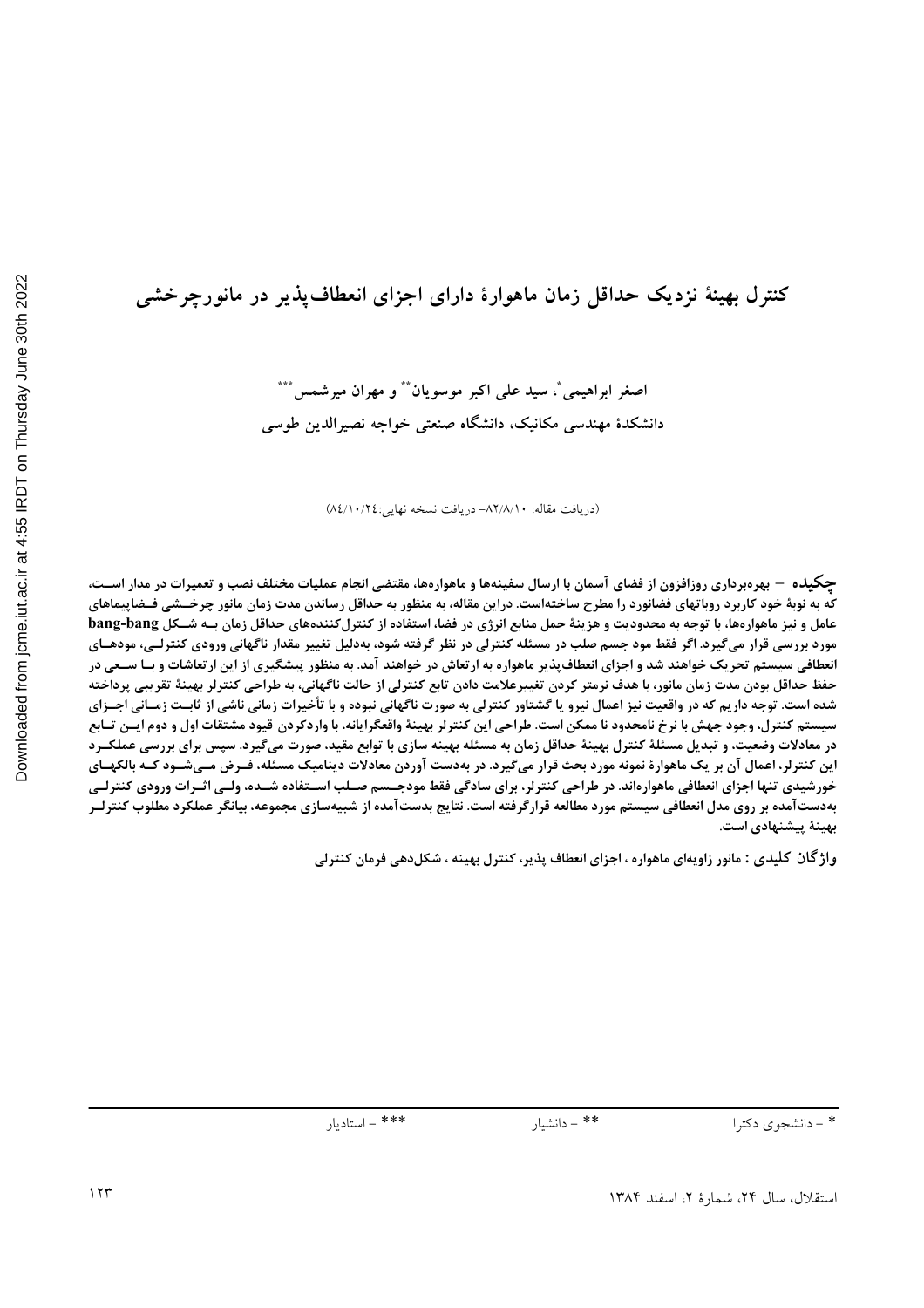#### **Near-Minimum Time Optimal Control of Flexible Spacecraft during Slewing Maneuver**

**A. Ebrahimi, S. A.A. Mousavian, and M. Mirshams**

Department of Mechanical Engineering, K.N .Toosi University of Technology

**Abstract:** *The rapid growth of space utilization requires extensive construction, and maintenance of space structures and satellites in orbit. This will, in turn, substantiate application of robotic systems in space. In this paper, a near-minimum-time optimal control law is developed for a rigid space platform with flexible links during an orientating maneuver with large angle of rotation. The time optimal control solution for the rigid-body mode is obtained as a bang-bang function and applied to the flexible system after smoothening the control inputs to avoid stimulation of the flexible modes. This will also reflect practical limitations in exerting bang-bang actuator forces/torques, due to delays and non-zero time constants of existing actuation elements. The smoothness of the input command is obtained by reshaping its profile based on consideration of additional first-order and secondorder derivative constraints. The platform is modeled as a linear undamped elastic system that yields an appropriate model for the analysis of planar rotational maneuvers. The developed control law is applied on a given satellite during a slewing maneuver. The simulation results show that the modified realistic optimal input compared to the bang-bang solution agrees well with the practical limitations and also alleviates the vibrating motion of the flexible appendage, which reveals the merits of the new control law developed here.* 

**Keywords:** *Slewing spacecraft, Flexible elements, Optimal control, Command shaping*

بنابراین کنترلر بهینهٔ حداقل زمان در این گونه مانورها می توانـد بسيار مفيد واقع شود. از طرف ديگر كنترل بهينهٔ حـداقل زمــان ماهواره به دلیل ناگهانی بـودن تغییـرات فرمـان کنترلـی از نـوع bang-bang ممكن است باعث تحريك مودهاى انعطافي اجزاي انعطاف پذیر به خـصوص بالکهـای خورشـیدی شـود، کـه ایـن تحریکات و یا اثر آنها بایستی به حداقل رسانده شوند. روشهای متفاوتی برای میراکردن این ارتعاشات وجود دارد کـه مـی تـوان کنترل مقاوم بھینه حداقل زمان با فرض صلب بودن ماہوارہ کــه در آن ارتعاشات بالکها به عنوان نامعینی<sup>ء</sup>ٔ وارد دینامیک ماهواره میشوند [۱٦]، و همچنین وارد کردن مــشتقات فرمـان کنترلــی و  $\text{\,ii (t)}$  در معـــــادلات وضـــــعيت $^{\circ}$ را از آن جملــــه  $\text{\,i (t)}$ دانـــست[۱۷-۱۸]. در مراجـــع اخيـــر، توابـــع  $\dot{\rm u}(t)$  و  $\rm \ddot{u}(t)$  در معادلات وضعيت گنجانده شده و بــا اســتفاده از اصــل حــداقل يابي يونترياگين<sup>ع</sup> وتشكيل هاميلتونين<sup>\</sup> و حل معادلات وضــعيت و کمک وضعیت، شکل تابع کنترلی u(t) بهدست آمده است.

در مقالهٔ حاضر، ابتدا دینامیک ماهواره در مـانور زاویــهای pitch با اعمال انعطاف پــذيرى بالكهــا بررســي شــده اســت. سپس با استفاده از تحلیل مودال، معادلات دیفرانسیل حرکت از حالت ممزوج<sup>^</sup> خارج شدهانــد و معــادلاتی را کــه بیــانگر **1 - مقدمه** 

یکی از مانورهای ماهوارههـا در مـدار، مـانور حـول محـور عمود بر صفحه مدار (محور pitch) است. این مانور معمولاً بــه منظور ارتباط با ایستگاه زمینی یا تصویربرداری استریو از یک موضع زمینے انجام مےپلدیرد. در مــدارهای نزدیــک زمین ٰ(LEO)، راستای قرارگیری بالکهای خورشـیدی ٔ معمـولا در راستای حرکت مـاهواره (محـور roll) اسـت و همـین امـر باعث میشود که انعطافپــذیری ٌ بالکهــا در مــانورpitch بــروز کند. این امر بهنوبـهٔ خـود باعـث اثر گــذاری بـر روی دینامیـک حرکت و نیـز سیـستم کنترلـی مـاهواره شـود، [۱-۳]. بررسـی دینامیک و کنتــرل مــاهوارههــای انعطــاف پـــذیر در مــانور چرخشی، [۴–۶]، و نیز فضاپیماهای مجهز به بازوهای روباتیک صلب و انعطاف پذیر، [۷–۱۰]، مورد توجه بسیاری از محققــان است و از جنبههای گوناگونی مورد بحث قـرار گرفتـه اسـت، [۱۰-۱۵]. در تصویربرداری استریو که لازم است از یک موضع زمینی در موقعیتهای متفاوت تصویربرداری شود، سرعت بـالای ماهواره در مدار (حدود ۷/۵ Km/s در مدار LEO) ایجاب می کند که انجام مانور چرخشی با حداقل زمان صورت پــذیرد.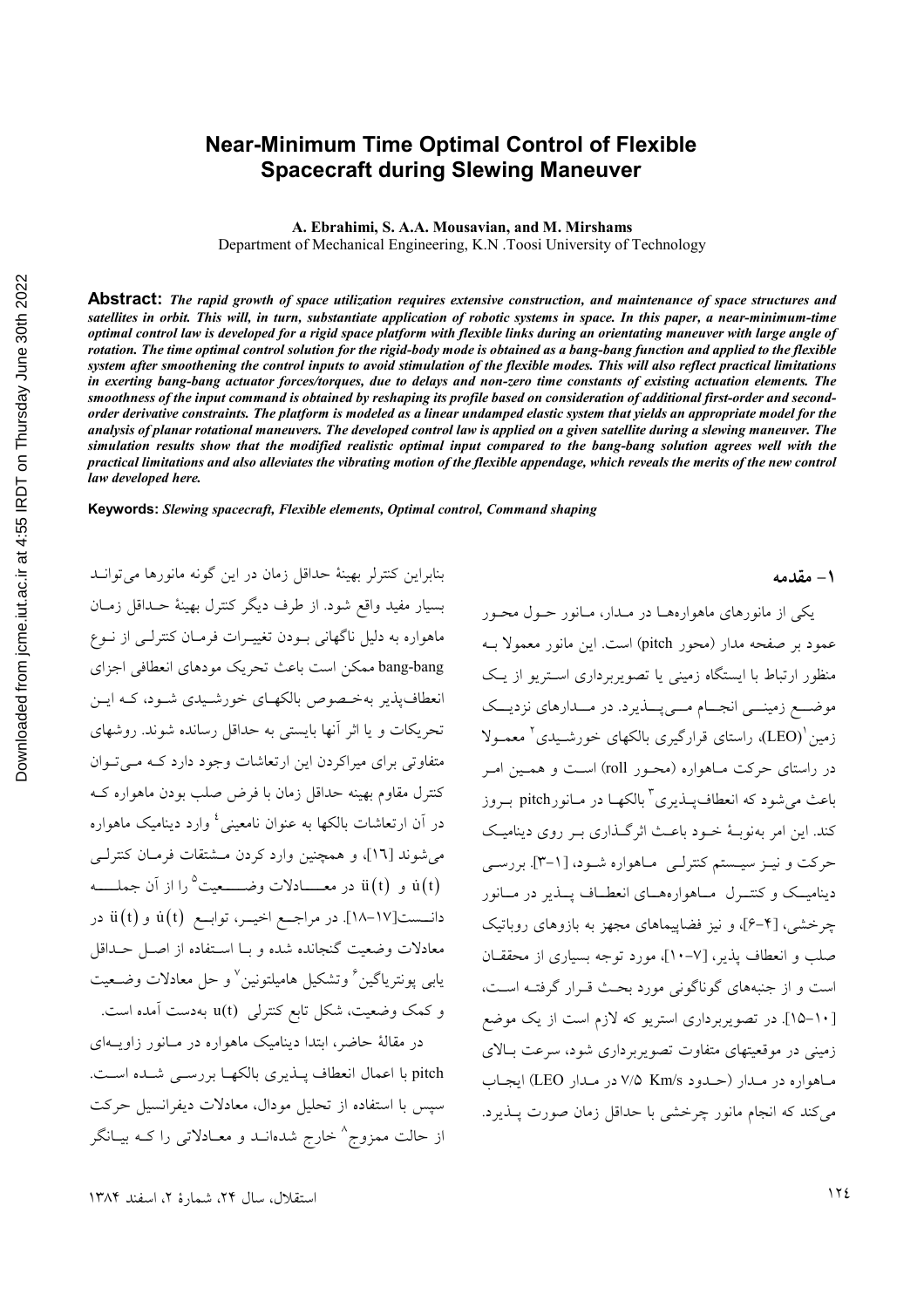وضعیت برای هر مود ارتعاشی اند استخراج شدهاست. از این معادلات بهعنوان معادلات وضعيت در بررسي مسئله كنتـرل استفاده شده است. به منظور کاهش اثرات ارتعاشی ناشــی از اعمــال کنتــرل bang-bang ، توابــع ورودی کنترلــی را بــه صورت منحني درجه يـک و دو شـکل دهـي کـرده وسـپس اثرات اعمال این گــشتاور کنترلــی را کــه بــا واقعیــت بیــشتر نزدیکاند ارزیابی می شوند. لازم به ذکر است کـه در ایـن مقاله بهجای حل مسئله از روش معمول، مسئله کنترل بهینــه به مسئله بهینه سازی با توابع مقید به گونهای که شرایط لازم وكافي براي بهينگي را برأورده كنـد، تبـديل مـي شـود. البتـه نتايج بهدست آمده از شبيه سازي در تطابق با نتـايج حاصـله از روش معمول در نظریه کنتـرل بهینــه اســت [۱۹-۲۰]. در پایان نتایج شبیهسازی برای ماهوارهٔ سپهر کـه دارای قابلیـت تصویربرداری استریو است و می توان بالکهای خورشیدی آن را در چنین مانوری انعطافپذیر دانست برای دو مود صـلب و انعطاف پذیر مورد بررسی قرار می گیرد.

## ۲- معادلات حرکت و مدلسازی دینامیکی

 $\overline{\mathrm{O}}$  دستگاه مختصات بدنی $\overline{\mathrm{B}}$  و دستگاه مختصات مـداری را با مبدا قرارگرفته بر روی مرکزجرم ماهواره در نظر میگیریم. در دستگاه مختصات مداری، محور  $\rm O_{2}$  را به سمت مرکز زمـین (محور yaw) و محور O3 را عمـود بـر صـفحه مـداري (محـور در نظر میگیریم. محور  $O_1$  به گونهای است که دستگاه (pitch مختصات راستگرد باشد (محـور roll). ايــن محـور معمـولا در راستای بردار سرعت و در صورت دایروی بودن مـدار، ممـاس بر مسیرحرکت خواهد بود. در اینجـا، مـوقعیتی را کـه مـاهواره حول محور O3 به اندازه  $\theta$  چرخیده است، در نظـر مـی گیــریم، شکل (۱). با فرض انعطاف یذیر بودن بالکهای خورشیدی و بـه منظور پیچیده نشدن معادلات، هر بالک را معادل یک تیر فرض می کنیم [۲۱]. روشهای متعددی مانند روش هامیلتون و لاگرانـژ [۲۲]، و روش کین'' [۲۳]، برای بررسـی دینامیـک سیـستمهای

معادلات حرکت سیستم را بـهدسـت مـیآوریـم. بـا توجـه بـه شكل (١) خواهيم داشت:

مرکب وجوددارد که در اینجا از روش لاگرانژ استفاده خــواهیم

$$
\vec{r}(x,t) = (b+x)\hat{x}_1 + y\hat{x}_2 \tag{7}
$$

$$
\vec{V}(x,t) = -\theta y x_1 + [(b+x)\theta + y]x_2
$$
 (7)

در معادلات فوق Q<sub>i</sub>,U,T به ترتیب انرژی جنبشی، پتانـسیل و نيـروي تعمـيم يافتــه، b فاصـله مركـز جـرم مـاهواره (مبــدا مختصات) تا محل اتصال بالكها، x فاصله نقطه مفروض برروى  $\cdot$ بالک تا نقطه اتصال C.  $\theta$  مقــدار زاویــه چــرخش در لحظــه t.  $\vec{r}(x, t)$  اندازه انحراف نقطـه x از حالـت اسـتاتيک، y(x,t) بردار موقعیت،  $\vec{V}(x,~t)$  بردار سرعت در موقعیت مورد نظر و ت سرعت زاویـهای چـرخشانـد. انـرژي جنبـشي كـل T-فيرخش ماهواره T، برابر مجمــوع انــرژی جنبــشی بدنــهٔ مــاهواره  $\rm T_{l}$  و انرژی جنبشی بالکھا 2T2 خواهد بود:

$$
T = T_1 + 2T_2 \tag{6}
$$

 $I_3$  انرژی جنبشی بدنهٔ ماهواره برابـر  $I_3$   $\dot{\theta}^2$   $T_1 = \frac{1}{2} I_3 \dot{\theta}^2$  اسـت کـه ممان اینرسی حول محور x3 است. انرژی جنبشی هـر یـک از دو بالک  $T_2$  برابر است با:

$$
T_2 = \frac{1}{2} \int_0^L \rho \cdot \vec{V} \cdot \vec{V} \, dx
$$

که در آن L طول و p جرم بر واحد طول است. بــا اســتفاده از این روابط و صرفنظر کردن از جملههای شامل  $\rm y^2$  (بــه دلیــل كوچك بودن ميزان انحـراف بالكهـا از حالـت اسـتاتيك) خـواهيم داشت:

$$
T = \frac{1}{2}I\dot{\theta}^2 + \rho \int_0^L \dot{y}^2 dx + 2\dot{\theta}\rho \int_0^L (b+x)\dot{y} dx
$$
 (1)  
که در آن جملههایی را که مftyرف ممان اینرسیاند بهصورت زیر

$$
I = I_3 + 2\rho \int_0^L (x + b)^2 dx
$$
 (V)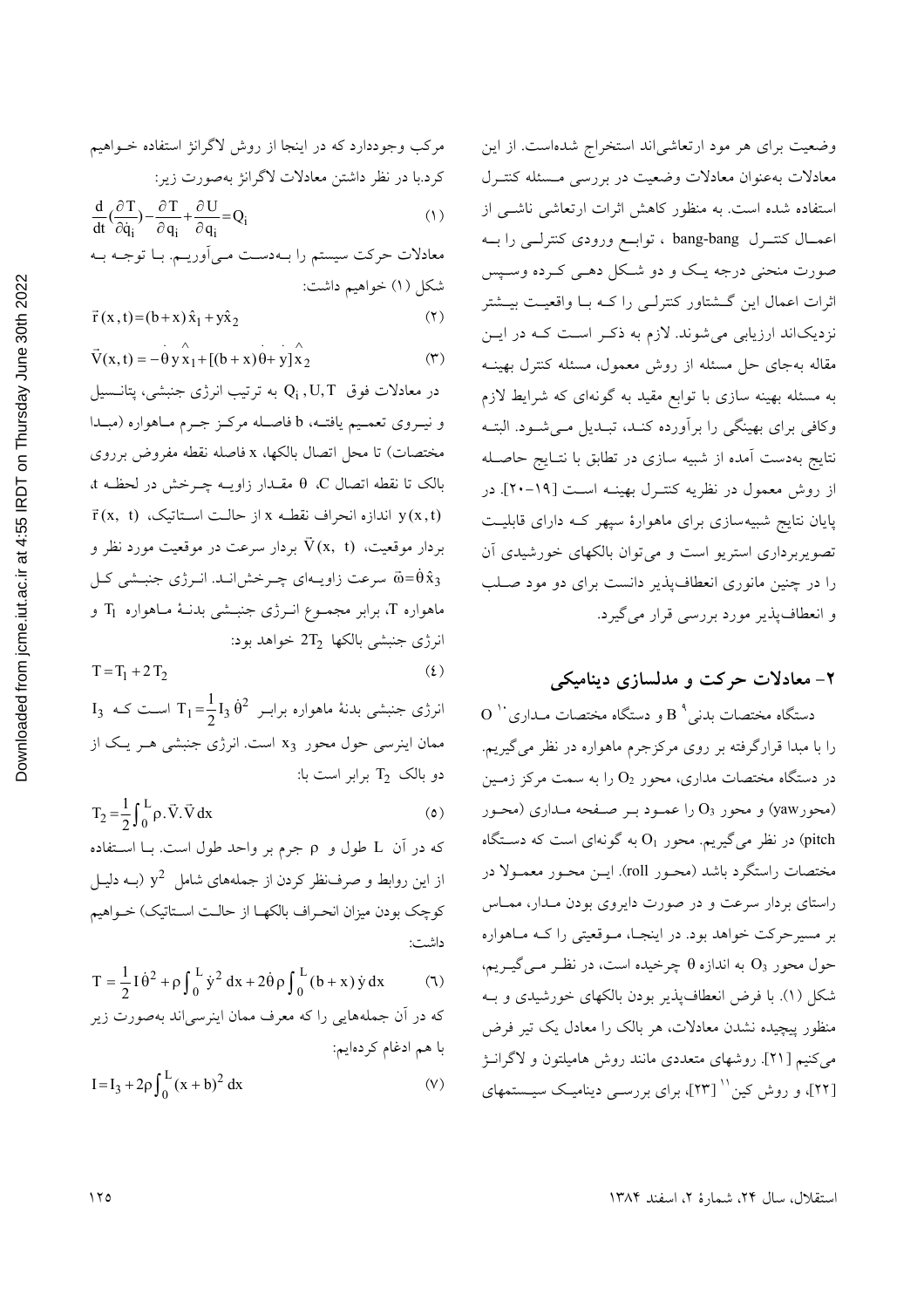

 $\textbf{O}_3$  شکل ۱– مقطع شماتیک ماهواره درحال چرخش از منظر محور  $\textbf{X}_3$  و

اینکه  $\delta W = Q \delta \theta$  که در آن Q نیروی تعمیم،یافتـه متنــاظر بــا مختصة  $\theta$  در معادلة (١) است، نتيجه مي گيريم:

$$
Q_1 = u
$$
  
 
$$
Q_i = 0 \quad (i)1)
$$
 (17)

و باقراردادن مقادیر Q<sub>i</sub>, U, T از معادلات اخیر، در معادله (۱)، معادلـه وضـعيت مـاهواره در مـانور چرخــشى بـهصـورت زيربەدست خواهد آمد:

$$
\begin{bmatrix} M_{\theta\theta} & M_{\theta q} \\ M_{q\theta} & M_{qq} \end{bmatrix} \ddot{X} + \begin{bmatrix} 0 & 0 \\ 0 & K_{qq} \end{bmatrix} X = \begin{bmatrix} 1 \\ 0 \end{bmatrix} u \tag{10}
$$

$$
M_{\theta\theta} = I = I_3 + 2\rho \int_0^L (b+x)^2 dx
$$
 (d)

$$
\left[\mathbf{M}_{qq}\right]_{ij} = \rho \int_0^L \Phi_i(x) \Phi_j(x) dx
$$
 (J1)

$$
\left[\mathbf{M}_{\theta q}\right]_i = \left[\mathbf{M}_{q\theta}\right]_i^1 = \rho \int_0^L (r+x)\Phi_i(x)dx \qquad (\xi^{-1})
$$

$$
\begin{bmatrix} K_{qq} \end{bmatrix}_{ij} = \rho \int_{0} \text{EI}\Phi_{i}^{n}(x) \Phi_{j}^{n}(x) dx
$$
 (5-17)  
Let  $\Phi_{i} = \int_{0}^{1} \int_{0}^{1} x \Phi_{i}^{n}(x) dx$ 

$$
\Phi_i(x) = (\cos hk_i x - \cos k_i x) - \alpha_i (\sin hk_i x - \sin k_i x)
$$
\n
$$
(\bigcup_{i=1}^n A_i x_i - \sin k_i x) - (\bigcup_{i=1}^n A_i x_i - \sin k_i x)
$$

$$
\alpha_i = \frac{\sinh k_i L - \sin k_i L}{\cosh k_i L + \cos k_i L}
$$
 (J)

انرژی پتانسیل سیستم نیز که فقط مربوط به بالکها خواهد بود با فرض اولیهای که بالکها را معادل تیر در نظر گرفتهایم بهصورت زير نوشته مي شود، [٢٢]:

$$
U = \int_0^L EI(y'')^2 dx
$$
 (A)

علامــت (′\_) معــادل عملگــر ديفرانــسيل  $\frac{\mathrm{d}}{\mathrm{d}\mathrm{x}}$  و EI ســختمى خمــشى تيــر اســت. حــال (x,t) راكــه نــشاندهنــده انعطاف پذیری سیستم است بهصورت حاصل ضـرب مختـصات تعمیم یافته (q(t و تابع شکل مود (φ(x می(ویسیم:

$$
y(x, t) = \sum_{i=1}^{n} q_i(t) \Phi_i(x)
$$
 (4)

كه در آن n تعـداد مودهـاي مفـروض اسـت. بـدينترتيـب، انرژیهای جنشی T و یتانسیل U بهصورت زیر در خواهند آمد:  $T = \frac{1}{2}I \dot{\theta}^2 + \rho \left(\sum_{i=1}^{n} \sum_{j=1}^{n} \dot{q}_i(t) \dot{q}_j(t) \right) \left[\begin{matrix} L \\ 0 \end{matrix} \Phi_i(x) \Phi_j(x) dx\right) +$ 

$$
U = EI \sum_{i=1}^{n} \sum_{j=1}^{n} q_i(t) q_j(t) \int_0^L \Phi_i^r(x) \Phi_j^r(x) dx
$$
 (1)

از سـوي ديگـر، تنهـا نيـروي اعمـالي بـر مـاهواره طـي مـانور چرخشی، گشتاور کنترلی (u(t است، بنابراین بر اساس مفهوم کار مجازی<sup>۱۲</sup> می توان نوشت:

$$
\delta W = u(t) \delta \theta \tag{17}
$$

که در آن & W کار مجازی نیروهای اعمالی است. با توجــه بــه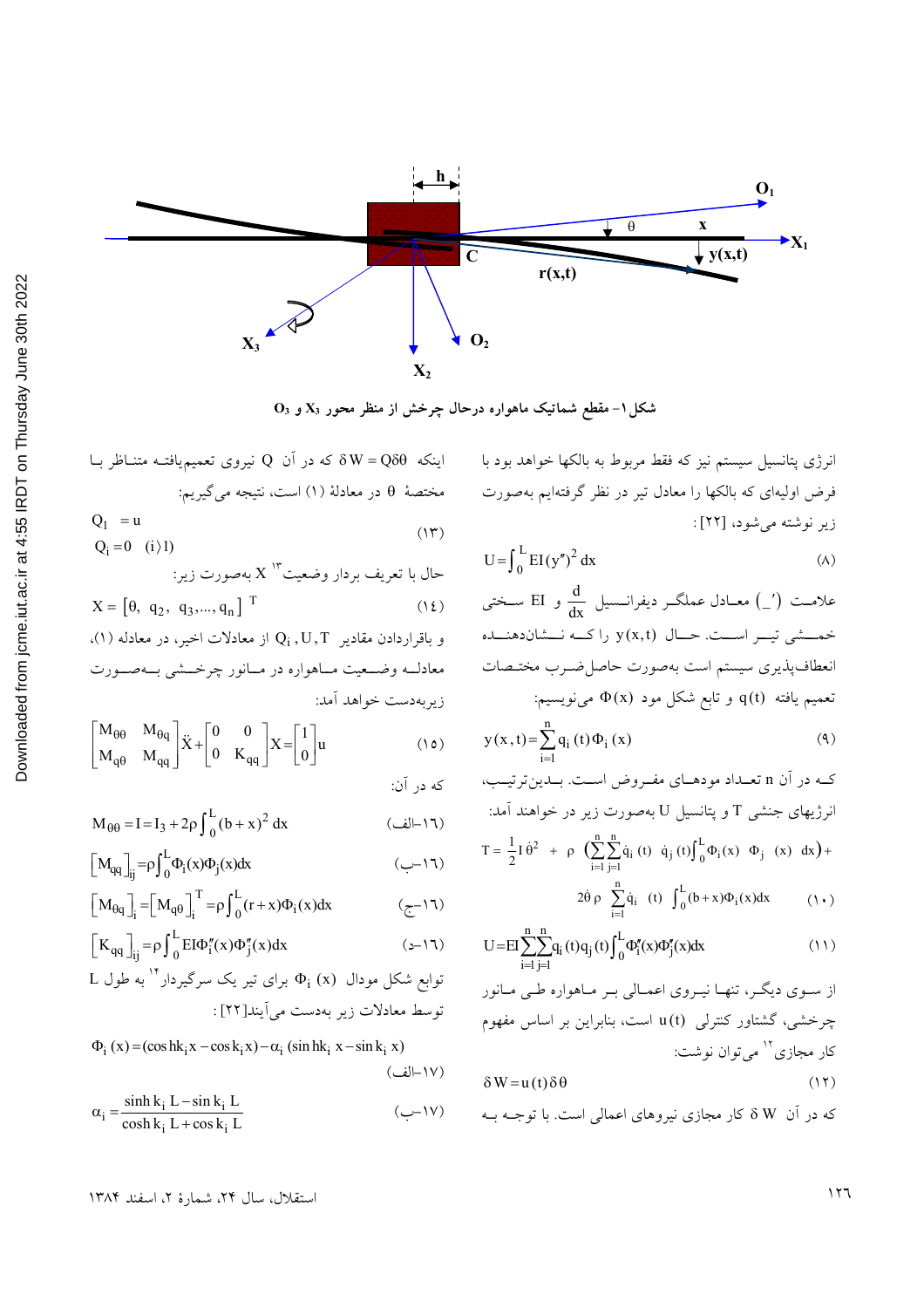$$
J = \int_{0}^{t_{f}} dt = t_{f}
$$
\n(11) 
$$
J = \int_{0}^{t_{f}} dt = t_{f}
$$
\n(12) 
$$
t_{0} = 0
$$
\n(13) 
$$
t_{0} = 0
$$
\n(14) 
$$
t_{0} = 0
$$
\n(15) 
$$
t_{0} = 0
$$
\n(16) 
$$
t_{0} = 0
$$
\n(17) 
$$
t_{0} = 0
$$
\n(18) 
$$
t_{0} = 0
$$
\n(19) 
$$
t_{0} = 0
$$
\n(10) 
$$
t_{0} = 0
$$
\n(11) 
$$
t_{0} = 0
$$
\n(10) 
$$
t_{0} = 0
$$
\n(11) 
$$
t_{0} = 0
$$
\n(10) 
$$
t_{0} = 0
$$
\n(11) 
$$
t_{0} = 0
$$
\n(12) 
$$
t_{0} = 0
$$
\n(13) 
$$
t_{0} = 0
$$
\n(14) 
$$
t_{0} = 0
$$
\n(15) 
$$
t_{0} = 0
$$
\n(16) 
$$
t_{0} = 0
$$
\n(17) 
$$
t_{0} = 0
$$
\n(18) 
$$
t_{0} = 0
$$
\n(19) 
$$
t_{0} = 0
$$
\n(10) 
$$
t_{0} = 0
$$
\n(11) 
$$
t_{0} = 0
$$
\n(10) 
$$
t_{0} = 0
$$
\n(11) 
$$
t_{0} = 0
$$
\n(12) 
$$
t_{0} = 0
$$
\n(13) 
$$
t_{0} = 0
$$
\n(14) 
$$
t_{0} = 0
$$
\n(15) 
$$
t_{0} = 0
$$
\n(16) 
$$
t_{0} = 0
$$
\n(17) 
$$
t_{0} = 0
$$
\n(18) 
$$
t_{0} = 0
$$
\n(19) 
$$
t_{0
$$

طبیعی مود i ام) و φ<sub>i</sub> المان بردار ویژه ٌ بـرای i امـین مـود هستند. معادله اول از معادلات (٢١) مربوط به 9= y1 است كه  $\omega_1 = 0$ ، نشان دهندهٔ مو د صلب ،  $\omega_1 = 0$  بو ده و خواهیم داشت:  $\ddot{y}_1 = \varphi_1 u_1$  or  $\theta = \varphi_1 u_1$  $(77)$ شرایط مرزی مربوطه عبارتاند از:

$$
\theta(0) = \theta(0) = \theta(t_f) = 0
$$
\n<sup>(\Upsilon\Upsilon)</sup>

 $\theta(t_f) = \theta_f$ 

با فرض 10 = 4 و 10 2 خواهیم داشت:  
\n
$$
\dot{\theta}_1 = \theta_2
$$
 and  $\dot{\theta}_2 = \phi_1 u_1$  (72)  
\n $c_1 u_2$  or  $c_2 u_2$  (137)  
\n $c_3 u_3$ 

$$
\theta_1(0) = 0 \quad , \quad \theta_1(\tau_f) = \theta_f \tag{10}
$$

 $\theta_2(0) = \theta_2(t_f) = 0$ بــا مــد نظــر داشــتن معيــار بهينگــي طبــق معادلــه (٢٠)، تــابع هاميلتونين رابهصورت زيرتعريف مي كنيم [٢٤]:  $H = 1 + \lambda_1 \dot{\theta}_1 + \lambda_2 \dot{\theta}_2 = 1 + \lambda_1 \theta_2 + \lambda_2 \phi_1 u_1$  $(YI)$ که در آن  $\lambda_1$  و  $\lambda_2$  متغییرهای وضعیت همراه $^{1\!\mathrm{V}}$  هستند. با اسـتفاده از اصل حـداقل بـابي پونتريـاگين، ورودي كنترلـي كـه شـرايط لازم وكافي براي بهينـه بـودن را ارضـا كنـد، كنتـرل ازنـوع bang-bang خواهد بود که برای مسئله فوق بهصورت زیر بهدست می آید:  $u_1(t) = u_{max} [1(t) - 2[1(t - t_1)] + 1(t - t_f)]$  $(YV)$ كه در آن (1(t-t<sub>i</sub>) تابع پله اي واحد با نقطهٔ شروع t<sub>i</sub> اسـت.زمــان پایان مانور t<sub>f</sub> و زمان کلیدزن<sub>ی</sub>^٬ t<sub>1</sub> باتوجه به معادلات وضــعیت و شرایط مرزی مسئله بهدست می آیند.

 $\cos k_i$ . L.  $\cos hk_i$  L = -1  $(7 - 1)$ شرایط مرزی حاکم بر این مسئله بهصورت زیـر درنظـر گرفتـه مى شوند:  $\Phi(0) = \Phi'(0) = \Phi''(L) = \Phi'''(L) = 0$  $(1 - 1)$ بـه ايــن ترتيـب بــا در نظرداشــتن معــادلات (١٧) كــه بيــانگر چگونگی گیردار بودن تیر حامل بالکها هستند و بـا اسـتفاده از معادلات (١٦)، كليه اجزاي معادله (١٥) قابل محاسـبهانـد. ايـن معادله به عنوان معادله وضعیت ماهواره در طراحی کنترلر مورد نظر خواهد بود.

۳- طراحی کنترلر حداقل زمان برای مود صلب در این قسمت از مقاله کنترل کنندهای طراحبی شـدهاسـت کـه فقط مورد صلب (اولین مود استخراج شده از تحلیل مودال ک در آن  $\omega = 0$ است) در نظر گرفتــه مــیشــود و قــانون کنترلــی استخراج شده بر روی مدل سیستم با مودهـای انعطـافی بعــدی  $\omega_3$  يعني مود دوم با فركانس  $\omega_2$  و مود سوم با فركانس پا اعمال گشته و نتايج أن استخراج مي شوند. بنابراين در استخراج قانون كنترلي در اين قسمت فقط مود صلب مورد توجه است و أثار اعمال این قانون کنترلی بر روی مودهـای بعـدی انعطـافی مطالعه شده است. معادلهٔ وضعیت مـاهواره در مـانور زاویــهای pitch یعنی معادله (١٥) را بهصورت زیر خلاصه میکنیم:

 $M\ddot{x} + Kx = Fu$  $(\Lambda)$ کـه در آن X بـردار تعمـيم يافتـه جابـه جـايي اسـت کـه بـا معادله (١٤) تعريف مي شود. M و K و F به ترتيب ماتريـسهاى مثبت معین جرمی، سـختی و کنترلـی هـستند کـه قـبلاً توسـط معادلات (۱۶) تعریف شدهاند. فرمان کنترل<sub>ی</sub> (u(t را بهصورت زير محدود ميكنيم:  $(19)$  $-u_{\text{max}} \le u(t) \le u_{\text{max}}$ 

وظيفه كنترل بهينه حداقل زمان، انتقال سيستم از يك وضعيت اولیـــه  $X_0 = [0, 0, ..., 0]$  بـــه یـــک وضـــعیت نهـــایی معـــین در حداقل زمـان اسـت. بنـابراين معيـار X $_{\rm f}$  =[ $\theta_{\rm f}$ ,0,0,...,0] بهينگي<sup>10</sup> بهصورت زير خواهد بود:

استقلال، سال ٢۴، شمارهٔ ٢، اسفند ١٣٨۴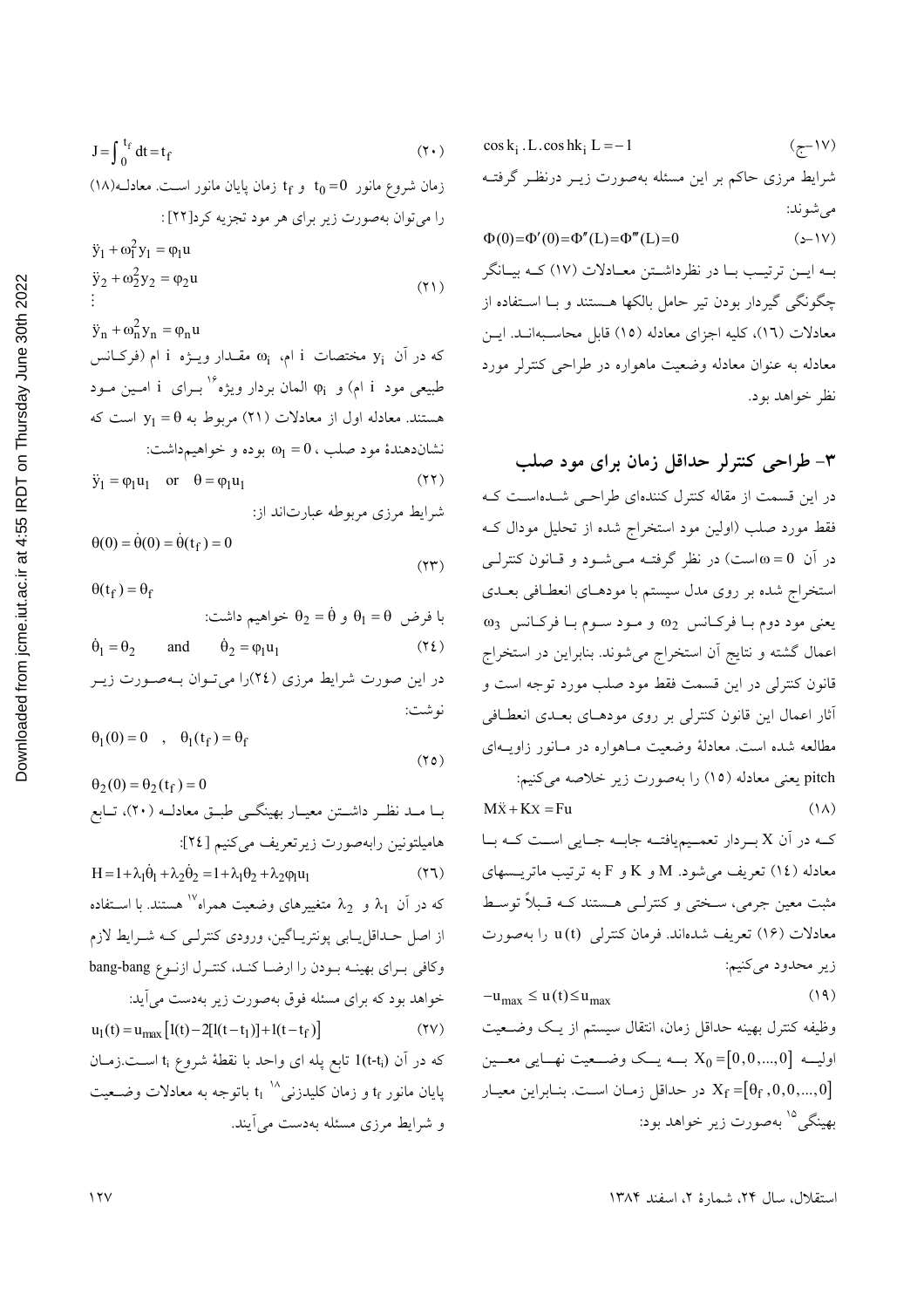

شکل ۲– توابع ورودی کنترلی الف- شکل bang-bang، ب- با قید مشتق اول، ج- باقید مشتق دوم

٤- طراحى كنترل كننده بهينه نزديك حداقل زمان الف- اعمال قید مشتق اول تابع کنترلی. کنترل بهینــه حــداقل زمان که در قسمت قبل برای مودصـلب بـهدسـت آمـد، ازنـوع bang-bang است که در شکل (۲- الف) نشان داده شــدهاســت. در صورت اعمال این فرمان کنـترلی بر روی ماهـواره به دليـل تغییر ناگهانی ورودی کنترلـی در زمانهـای کلیـدزنی، مودهـای

غیرصـلب سیـستم تحریـک خواهنـد شـد و موجـب ارتعـاش می شوند. این ارتعاشات پس از پایان مانور نیز باقی خواهد ماند و باعث بروز اختلال در وضعیت ماهواره می شوند. روشبی ک برای کاهش این ارتعاشات بهکار خواهیم گرفت، ملایـم کـردن مدت زمان تغییر دادن تابع کنترلی همانند شکل (۲–ب) است، كه با معادلهٔ زير بيان مي شود: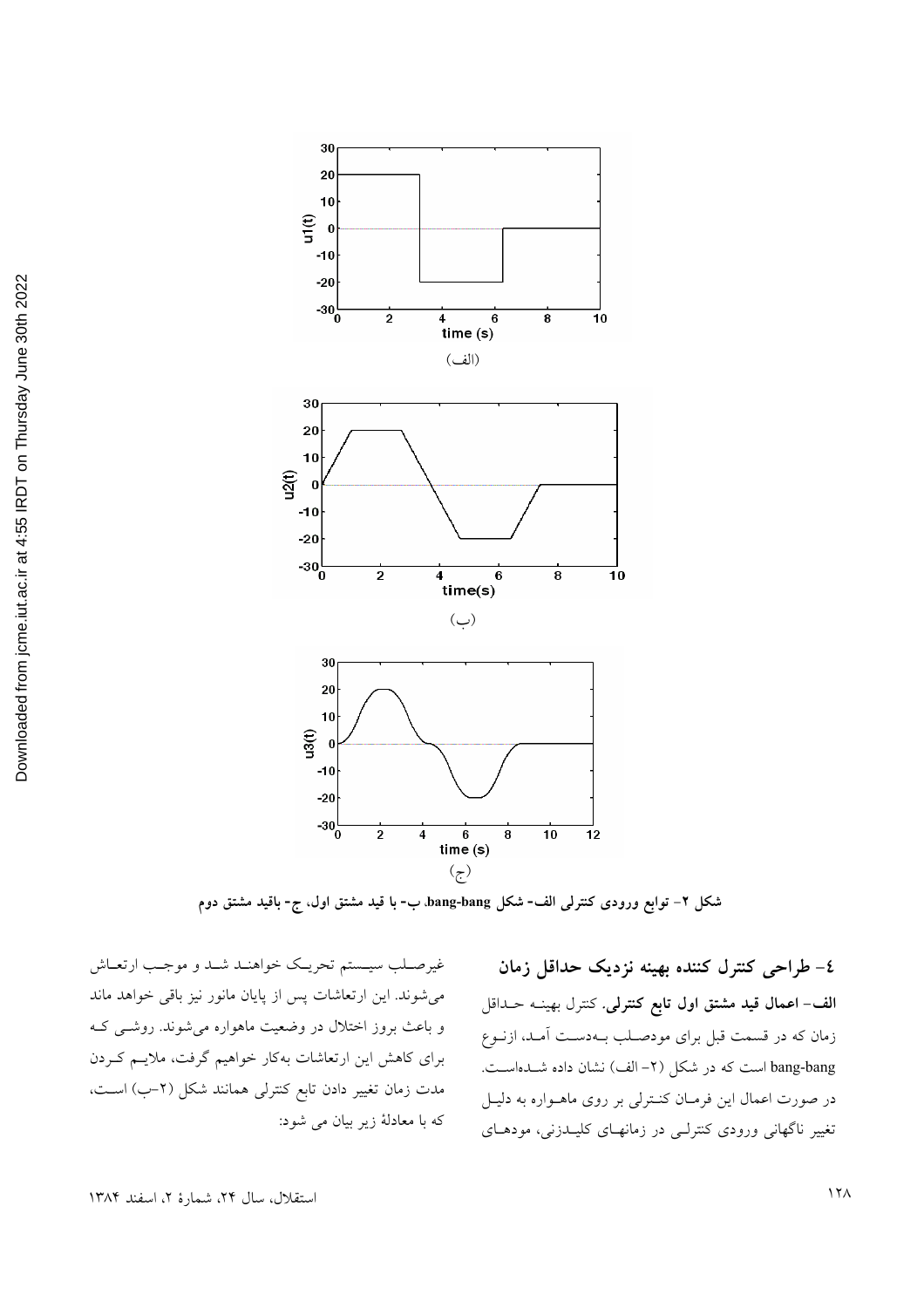$u_2(t) = au_{max} \sum_{i=0}^{3} b_{1j}(t-t_j) 1(t-t_j)$  $(Y \wedge)$ 

کـه درآن [1, -1, -1, -1, -1, -1, -1] علامـت هـر جملـه از مجموعه فوق و 0=t<sub>6</sub> و t<sub>5</sub>=t<sub>f</sub> است. در عبارت فوق a شــيب یارهخطهای مایل در شکل (۲–ب) بوده و طراح با توجـه بـه میزان انعطاف پذیری سیستم مقـدار آن را انتخـاب مـیکنـد. بدیهی است که هر چه a بزرگتر باشد فرمان کنترل<sub>ی</sub> به شکل bang- bang نزدیکتر خواهـدبود. لازم بـه تـذکر اسـت کـه حدود j در رابطه فـوق بـا توجـه بـه شـكل (٢-ب) و (٣-الف) تعيين شدهاند.

ب- اعمال مشتق دوم تابع کنترلی. در صورت<sub>ی</sub> کـه دینامیـک ماهواره از انعطافپذیری بالایی برخوردار باشد، تغییـر تـابع کنترلی بهصورتی که در قسمت قبل ارائه شد، ممکــن اســت آن چنان کارساز نبوده و دامنهٔ ارتعاشات اجزای انعطـاف پــذیر تــا حد قابلقبول کاهش نیابند. در این صورت لازم است کـه تغییـر علامت دادن تابع کنترلی بـاز هــم ملایمتــر شــود. یعنــی اینکــه پارهخطهای مایل شکل (۲–ب) را بایستی به شکل منحنی درجه دوم همانند شکل (۲–ج) درنظر گرفت. تابع کنترلی معرُف ایــن حالت عبارت است از:

$$
u_3 = \frac{au_{\text{max}}}{2} \sum_{j=0}^{10} b_{2j} (t - t_j)^2 I(t - t_j)
$$
 (19)

 $b_{2j}$  =  $[1,-2,1,1,-1,2,-2,2,-1,1,-2,1]$  ضریب و علامت هــر جملــه از مجموعــه فــوق اســت. در بــهدســت أوردن معــادلات(۲۸) و (۲۹) از شــکلهای(۳-الــف) و (۳-ب) کــه بهترتیب نشاندهنــدهٔ مــشتقات اول و دوم منحنیهــای شــکلهای (٢–ب) و (٢–ج) هستند، استفاده شـدهاسـت. بـا معلــوم بــودن مقدار شیب پارهخطها یعنی& مشتقات توابع کنترل<sub>ی</sub> در شکلهای (٣-الف) و (٣-ب) بهراحتي قابل رسم خواهندبود و معـادلات معرف أنها نيز بهصورت زير بهدست مي آيند:

$$
\dot{u}_2 = au_{\text{max}} \sum_{j=0}^{5} b_{1j} l(t - t_j)
$$
 (7.)

$$
\ddot{u}_3 = \text{au}_{\text{max}} \sum_{j=0}^{10} b_{2j} l(t - t_j)
$$
 (71)

٥- تبدیل مسئله کنترل بهینه به مسئله بهینه سازی با توابع مقيد در قسمت قبل توابع كنترلى <sub>ال</sub>له و <sub>ل</sub>اله و به به ترتيب براى كنتـرل حداقل زمان و نزدیک حداقل زمان بــا قیــود مــشتق اول و دوم بهدست آمدند. برای تعیین پارامترهای این توابع،<sub>ن</sub>اها و t<sub>f</sub> زمـان نهایی مانور، بایستی معادلات وضعیت و همـراه وضـعیت را از تابع هامیلتونین مربوطه بهدست آورده و حل کنـیم. روشــی کــه بهکار خواهیم گرفت، حل این مسئله از طریـق بهینـهسـازی بـا توابع مقید به قرار زیراست: قیود مشترک برای هر سه حالت عبارتاند از:  $f_1 = \theta_1(t_f) - \theta_f = 0$ (٣٢-الف)  $($ ۳۲ب)  $f_2 = \theta_2(t_f) = 0$  $f_3 = u(t_f) = 0$  $(77 - 7)$ 

و قيود خاص حالت دوم (t) وu2 عبارتاند از:

 $(5 - YY)$  $f_4 = u_2(t_1) - u_{max} = 0$ 

$$
f_5 = u_2(t_3) + u_{\text{max}} = 0 \tag{6-YY}
$$

و قيود خاص حالت سوم (t) وu3 عبارتاند از:

$$
f_6 = u_3(t_2) - u_{max} = 0
$$
 (g-rr)

$$
f_7 = u_3(t_7) + u_{\text{max}} = 0 \tag{5-rr}
$$

تابع معیار بهینگی نیز برای هرسـه حالـت، مطـابق معادلـه (٢٠) معین است. با توجه به اینکه توابع کنترل<sub>ی</sub> به شکل bang-bang معمولاً دارای تقارن زمانی نـسبت بـه نیمـهٔ زمـان مـانور (tr/2) هستند و بازههای زمان<sub>ی</sub> کلیدزنی متقارن نسبت به t<sub>i</sub>⁄2 و با هــم برابرند، تعداد متغیرهای مسئله کاسته شده و در عمل بـه تعـداد کمتری از قیـود احتیاج خواهیم داشت. بعد از تعیین پارامترهای مستقل و تعیین قیود مسئله، هامیلتونین را به شکل زیـر تـشکیل مي دهيم.

$$
H = t_f + \sum_{i=1}^{n} \lambda_i f_i
$$
 (YY)

که در آن
$$
\lambda_1
$$
هها، مضارب لاگرانژ $n$ و n تعداد قیودند. حیال با

استقلال، سال ٢۴، شمارة ٢، اسفند ١٣٨۴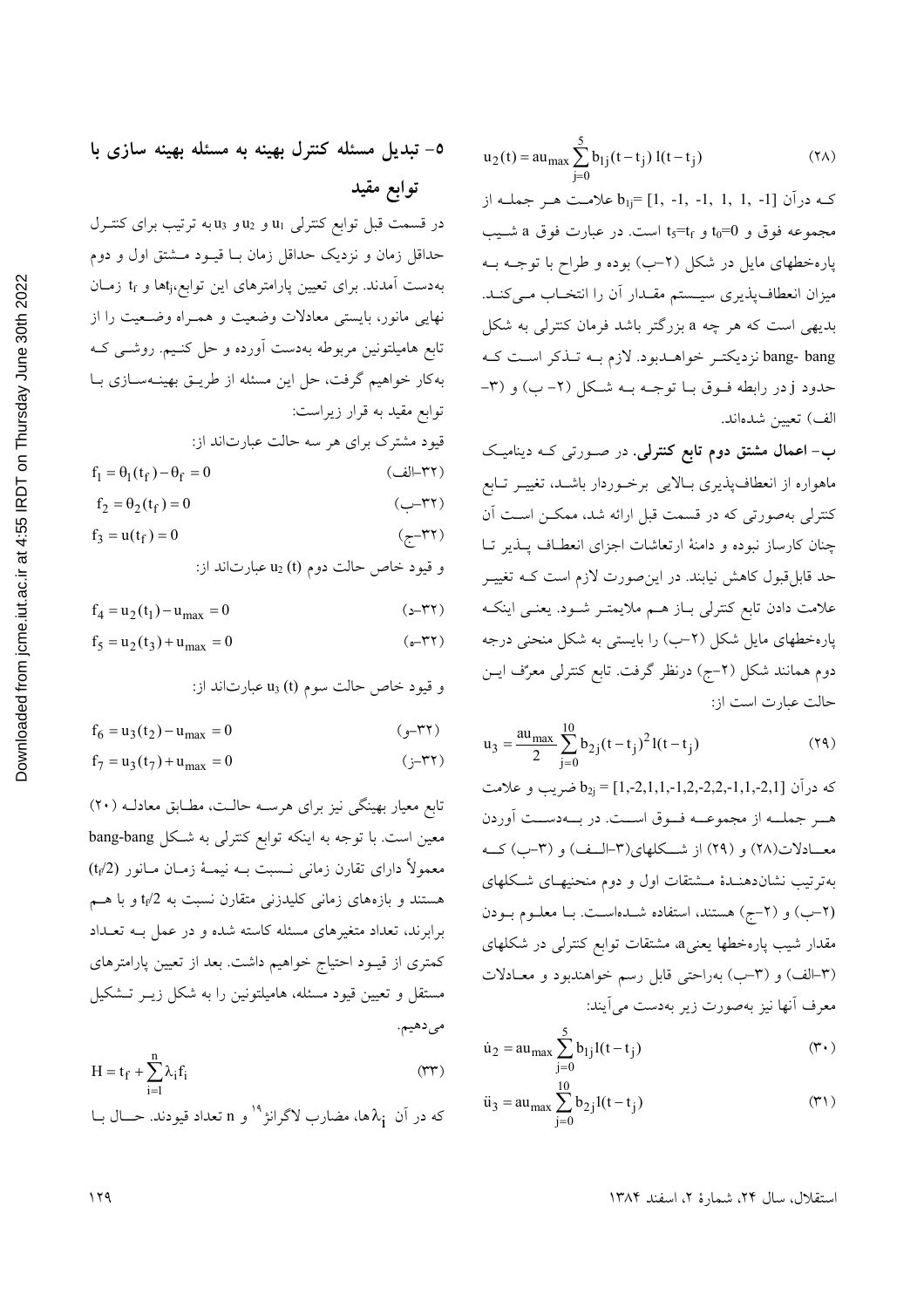

شکل ۳- توابع پلهای مشتقات ورودی کنترلی الف- مشتق اول مربوط به $u_2$ ، ب- مشتق دوم مربوط به $u_3$ 

تشكيل توابع زير:

$$
g_{i} = \frac{\partial H}{\partial \lambda_{i}} = 0 \qquad (i = 1, ..., n)
$$
  
\n
$$
g_{j} = \frac{\partial H}{\partial t_{j}} = 0 \qquad (t_{j} = t_{0}, t_{1}, ..., t_{f}) \qquad (\Upsilon t)
$$

به تعداد مجموع  $\lambda_{\mathbf{i}}$ ها و  $_{\mathbf{j}}$ ها معادله  $\mathrm{g}_{\mathbf{i}}$  و  $\mathrm{g}_{\mathbf{i}}$  خواهیم داشـت، که با حل این معادلات پارامترهای مسئله بهدسـت مـی]ینــد. بدین ترتیب، شـرط لازم بـرای بهینگــی توسـط معادلـه (۲۶) اعمال میشود و با بهکارگیری تابع هامیلتونین مطـابق معادلــه (۳۳) و توابع اخیـر شـرط لازم وکـافی بـرای بهینگـی [۲٤]، براورده می شود. لازم به ذکر است که دستگاه معادلات اخیر،

معمولاً غیرخطی و ممزوج|ند و کاربرد روش مناسب عــددی (مانند روش نیوتن) برای حل آنها الزامی است. بدین ترتیب، مراحل مختلف الگوريتم حـل مــسئله كنتـرل بهينــه نزديـك حداقل زمان بهصورت زير خلاصه مي شود: ۱- با استفاده از معادلات وضعیت سیستم و اصـل حـداقل1یـابی پونتریاگین شکل تابع کنترلی bang- bang را بـرای مـود صـلب بهدست مي آوريم. ۲-با توجه به میزان انعطاف پذیری سیستم، در نقـاط کلیـدزنی تابع کنترلی، به جای تغییرات ناگهانی، تغییرات را در یک بـازه زمانی معین Δt که تعیین کننده شیب یارهخطهای معرف تغییـر

استقلال، سال ٢۴، شمارهٔ ٢، اسفند ١٣٨۴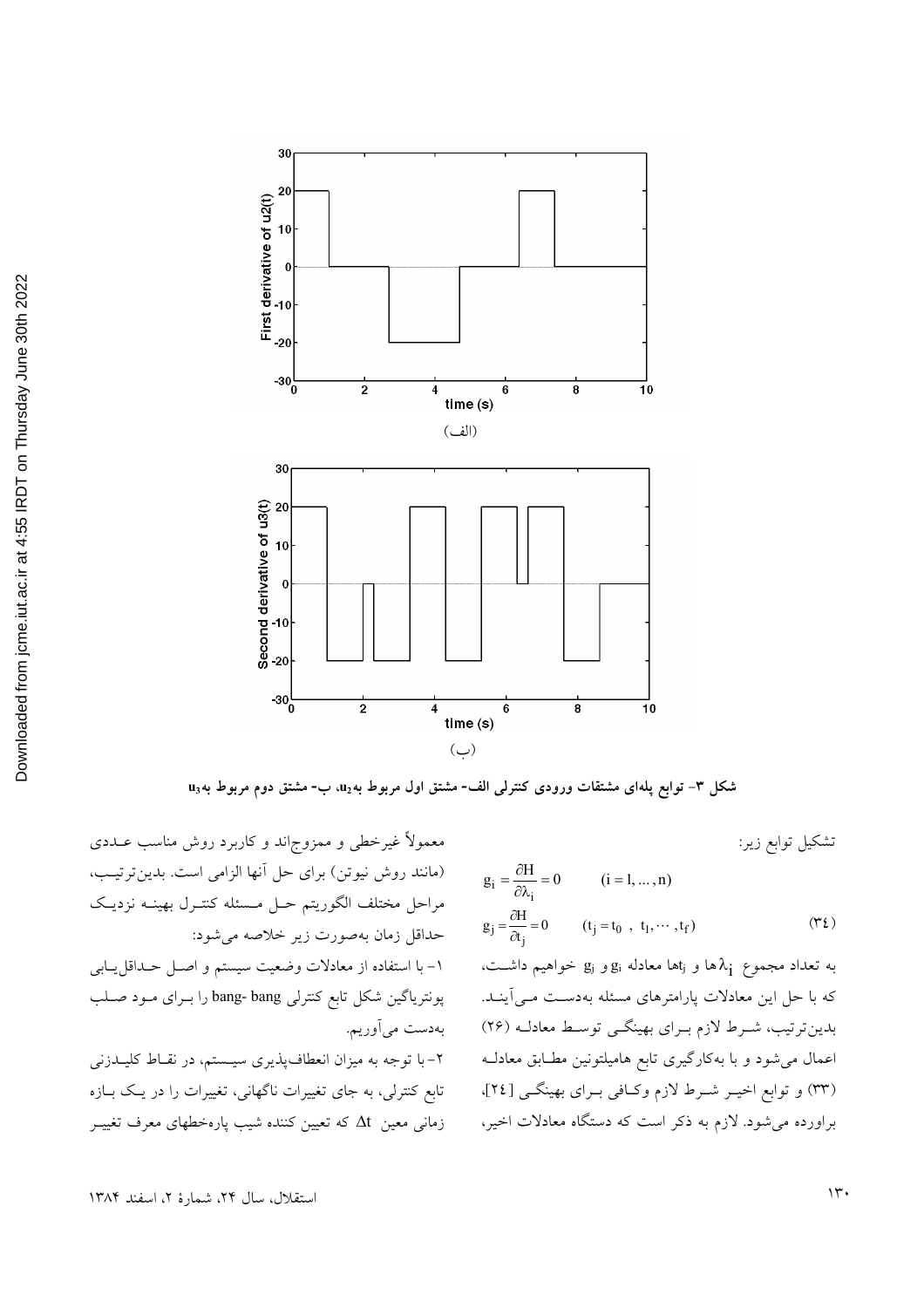کوتاهترین زمانی است که برای ایــن مــانور بــا زاویــهٔ چــرخش  $\theta_I = \mathfrak{e} \circ \theta_I$ نسبتاً زياد  $\theta_I = \mathfrak{e}$  بهدست مي آيد.

اگر تابع کنترلبی (u1(t را با در نظر گرفتن اولین مود انعطافی سیستم (معادله دوم از معادلات ۲۱) اعمال کنیم، پـس از حل این معادله و تبدیل مختصات تعمیم یافته بـه مختـصات فیزیکی میتوانیم میزان جابه جـایی نقطـه انتهـایی بالکهـا را در طول زمان، طی اعمال گشتاور کنترلی (u1(t و بعد از اعمــال آن مشاهده کنیم، شکل (٥). همـان طـور کـه در ایــن شـکل قابـل مشاهده است، بعد از زمان پایان مانور، نقطه انتهـایی بالکهـا بـا دامنه ۱۰ ± سانتیمتر در حال ارتعـاش اسـت و ایــن ارتعاشــات میتواند اثرات مخربی بر مدار حرکت ماهواره در اثر هدر رفتن انرژی و همچنین سازه آن داشته باشـد. عامـل اصـلی ایـن ارتعاشات تغییرات ناگهانی فرمان کنترلی در زمانهـای کلیـدزنی است. همان طور كه در بخش قبل مورد بحث قـرار گرفـت، بـا افزایش مدت زمان اعمال تغییرات فرمان کنترلی مـیتـوان ایــن ارتعاشات را كاهش داد.

اگر شیب پارهخطهای مایـل در منحنـی شـکل (۲-ب) را برابر ۱ =a در نظر بگیریم، در واقع این مقدار اختیـاری بـوده و بسته به میزان مورد نظر برای کاهش ارتعاشات انتخاب می شود، آن گاه با بهکارگیری الگوریتم ارائه شده، زمانهای کلیــدزنی <sub>ن</sub>ا و زمان نهایی مانور t<sub>f</sub> برای فرمان کنترل<sub>ی (u2</sub>(t مطـابق سـتون دوم از جدول (۳) بهدست میآید. پاسخ مـود صـلب مـاهواره بـه ایـن فرمان کنترلی، منحنی میانی در شکل (٤) اسـت و پاسـخ مـود اول انعطافی نیز پس از تبـدیل مختـصات تعمـیم یافتـه بـه مختـصات فیزیکی در شکل (٦- الف) نشان داده شده است. همان طور ک مشاهده می شود دامنه ارتعاشات در این حالت نسبت به حالت اول (اعمال (u1(t) به اندازه ۲ سانتیمتر کاهش یافته است. بـرای كاهش دامنه ارتعاشــات مــــىتــوان مقــدار شــيب افــزايش تــابع کنترلی a را کاهش داد، امـا کـاهش ایــن پارامترباعـث تخریـب شکل تابع کنترلمی و افزایش زمان نهایبی t<sub>f</sub> می شود.

به منظور كاهش دامنه ارتعاشات، بر اساس بحث قبل بهکارگیری تابع (u3(t را که قید مشتق دوم تابع کنترلی (u1(t در

علامت تابع كنترلى اند، اعمال مى كنيم. ٣-توابع قیدی مسئله را معین کرده و با مـشخص بـودن معیـار بهینگی، مسئلهٔ کنترل بهینه را به مسئلهٔ حداقلسازی توابع مقیـد تبديل مي كنيم. ٤–با بهکارگیری مضارب لاگرانژ، مـسئله حـداقلســازی توابــع مقید را به صورت دستگاه معادلات در میآوریم. ٥–دستگاه معادلات بهدست آمده را با استفاده از روش عــددی مناسب حل مي كنيم. پارامترهای مجهول درمسئلهٔ کنترل بهینه نزدیک حـداقل زمـان طي مراحل اين الگوريتم بهدست خواهنـد أمـد. ايــن پارامترهـا شرایط لازم و کافی برای بهینه بودن مسئله را دارا خواهند بود.

### ٦- شبیه سازی برای ماهواره انعطاف پذیر

یک ماهواره با اجزای انعطاف پذیر با ماموریـت سـنجش از دور زمین به منظور تصویربرداری در طیف مرئی و مادون قرمز از سطح زمین را در نظر میگیریم. ایــن مــاهواره دارای قابلیــت تصویربرداری استریو بـوده و فـرض مـیکنـیم کـه دوربینهـای نصب شده بر روی آن ثابتاند. بنـابراین انجـام مـانور زاویــهای برای این ماهواره اجتنابناپذیر خواهد بود. مشخصات مداری و ساختاری این ماهواره در جـدول (۱) آمـده اسـت. ابتـدا، بـا استفاده از پارامترهـای سیـستم و بـهکـارگیری آنهـا در معادلـه وضعیت (١٨) و آن گاه تبدیل آن به معادلات (٢١)، مقـادیر  $\varphi_i$ و ..@ به دست خواهند آمد. جدول (٢) نشان دهنده این مقادیر بـرای پنج مود اول در این سیستم است. همان طـور کـه در بخـش قبـل بحث شد، در طراحی کنترلر فقط مـود اول از دسـته معـادلات (۲۱) را در نظر میگیریم و در هر سه حالت بحث شده، مـسیر حرکت زاویهای ماهواره و همچنین اثرات این حرکت بـر روی مود دوم (اولین مود انعطافی) را بررسی میکنیم. در حالت اول اگر کنترلر (u1(t را که کنترل کننده bang-bang خالص است، اعمال کنیم، با بهکـارگیری الگـوریتم محاسـبات خلاصـه شـدهٔ اخیر، مدت زمان مانور t<sub>f و</sub> زمان کلیدزن<sub>ی t1</sub> مطـابق سـتون اول از جدول (۳) به دست خواهدآمد. زمان نهایی مانور ۲/۳۱۱s =t

استقلال، سال ٢۴، شمارة ٢، اسفند ١٣٨۴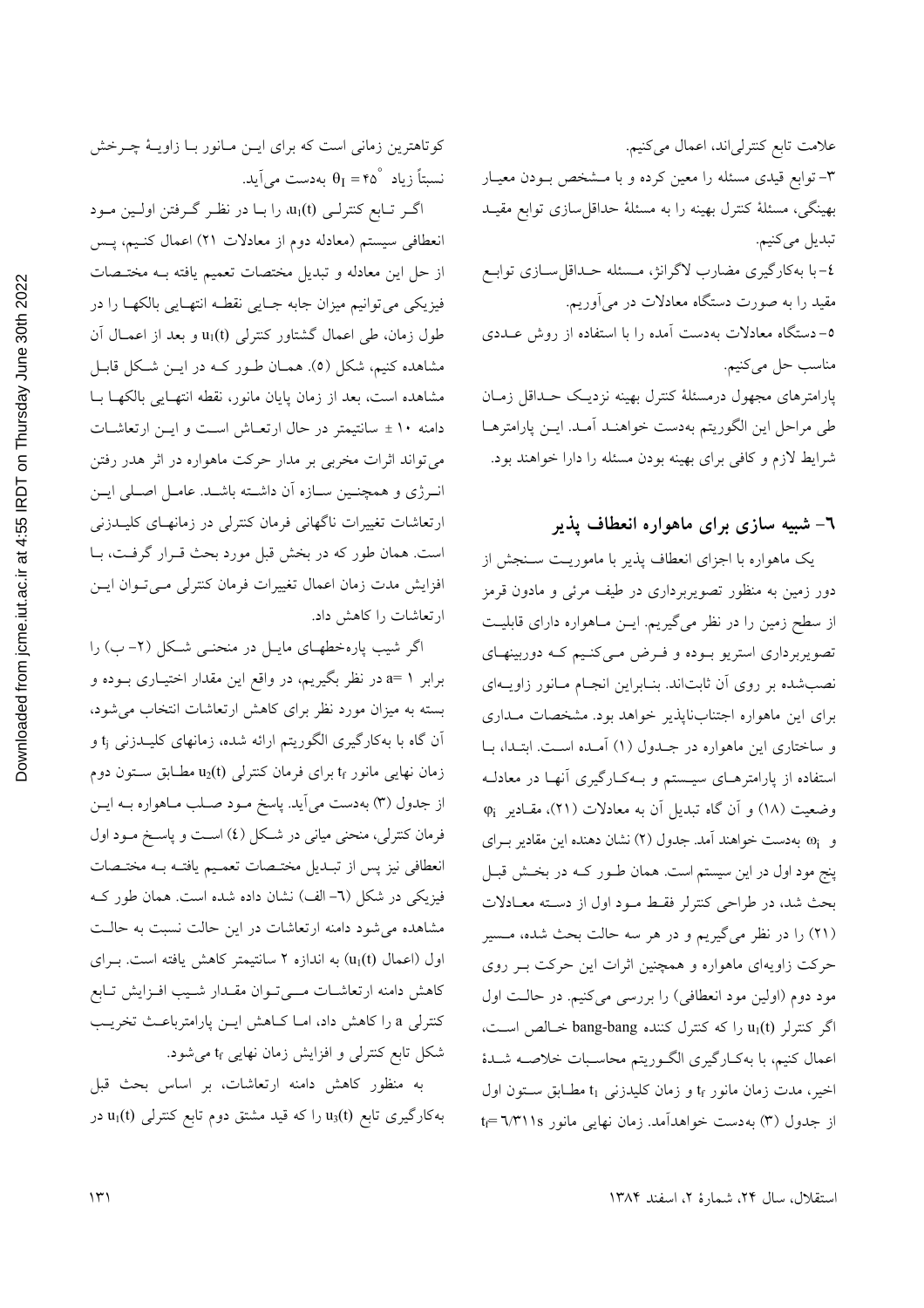جدول ١- مشخصات اصلي ماهواره نمونه

| فاصله مركز<br>جرم تا محل<br>اتصال بالكها | ممان اينرسى<br>(بدنه اصلي)                                                                        | طول بالكها<br>(هر بالک) | سختى<br>خمشي بالكها | چگالي جرمي<br>بالكها                                                                                                                                                                 | حداكثر<br>گشتاور کنترل <sub>ی</sub> | ارتفاع مدار | زاویه میل<br>مدار      | وزن کل<br>ماهواره                         |
|------------------------------------------|---------------------------------------------------------------------------------------------------|-------------------------|---------------------|--------------------------------------------------------------------------------------------------------------------------------------------------------------------------------------|-------------------------------------|-------------|------------------------|-------------------------------------------|
| $b=m \Lambda \cdot / \cdot$              | $I_1$ = $\gamma Kgm^2$<br>$I_2$ = $V\tau$ Kgm <sup>2</sup><br>$I_3$ = $\Upsilon$ Kgm <sup>2</sup> | $L = \mathfrak{F}$ m    |                     | EI= $\mathbf{Y} \cdot / \mathbf{Nm}^2$ $\rho = \cdot / \mathbf{Nkg/m}^2$ $\mathbf{u}_{\text{max}} = \mathbf{Y} \cdot \mathbf{Nm}$ $H = \mathbf{S}\mathbf{\hat{o}} \cdot \mathbf{Km}$ |                                     |             | $i = 9\lambda^{\circ}$ | $\mathbf{\hat{A}} \cdot \mathbf{\hat{K}}$ |

جدول ۲- پارامترهای مودال معادله حرکت ماهواره انعطاف پذیر در مانور زاویهای Pitch

|                       |                                     |                        | $\check{ }$          |                                    |                     |
|-----------------------|-------------------------------------|------------------------|----------------------|------------------------------------|---------------------|
| $\varphi_i$           | $\cdot$ / $\cdot$ $\epsilon$ $\tau$ | $-\cdot$ / $\cdot$ ۳۲۸ | $\cdot$ / $\cdot$ 97 | $\cdot/\cdot\cdot$ { $\mathsf{r}'$ | $-\cdot/\cdot\cdot$ |
| $\omega_i$ Rad<br>- 0 |                                     | ۱/۲۳٥٥                 | 7/9711               | 19/777.                            | $Y\Lambda/Y\cdots$  |

جدول ۳– زمانهای مانور t<sub>r</sub> و کلیدزنی t<sub>i</sub> برحسب ثانیه

| u        | $\mathsf{L}_1$             | $t_2$    | t3    | $t_4$                               | t <sub>5</sub> | $t_6$        | $t_7$                        | $t_8$ | t <sub>9</sub> | $t_{10}$          |
|----------|----------------------------|----------|-------|-------------------------------------|----------------|--------------|------------------------------|-------|----------------|-------------------|
| $u_1(t)$ | 00 ۲/۱                     | 7/7      |       |                                     |                |              |                              |       |                |                   |
| $u_2(t)$ | $\sqrt{\cdot \cdot \cdot}$ | Y/T9     | 2/792 | 7/٣٨٩                               | $V/T\Lambda$ q |              |                              |       |                |                   |
| $u_3(t)$ | $\sqrt{1 + \cdot \cdot}$   | $\gamma$ | Y/Y   | $\Upsilon/\Upsilon \setminus \cdot$ | $2/\tilde{r}$  | $\circ$ /۳۱۰ | $\mathcal{L}(\mathcal{V})$ . | ٦/٦٢٠ | $V/T$ $\cdot$  | $\lambda/\lambda$ |



شکل ٤- نوسانات نقطه انتهایی بالکهای خورشیدی در صورت اعمال گشتاور کنترلی حداقل زمان. (u<sub>1</sub>(t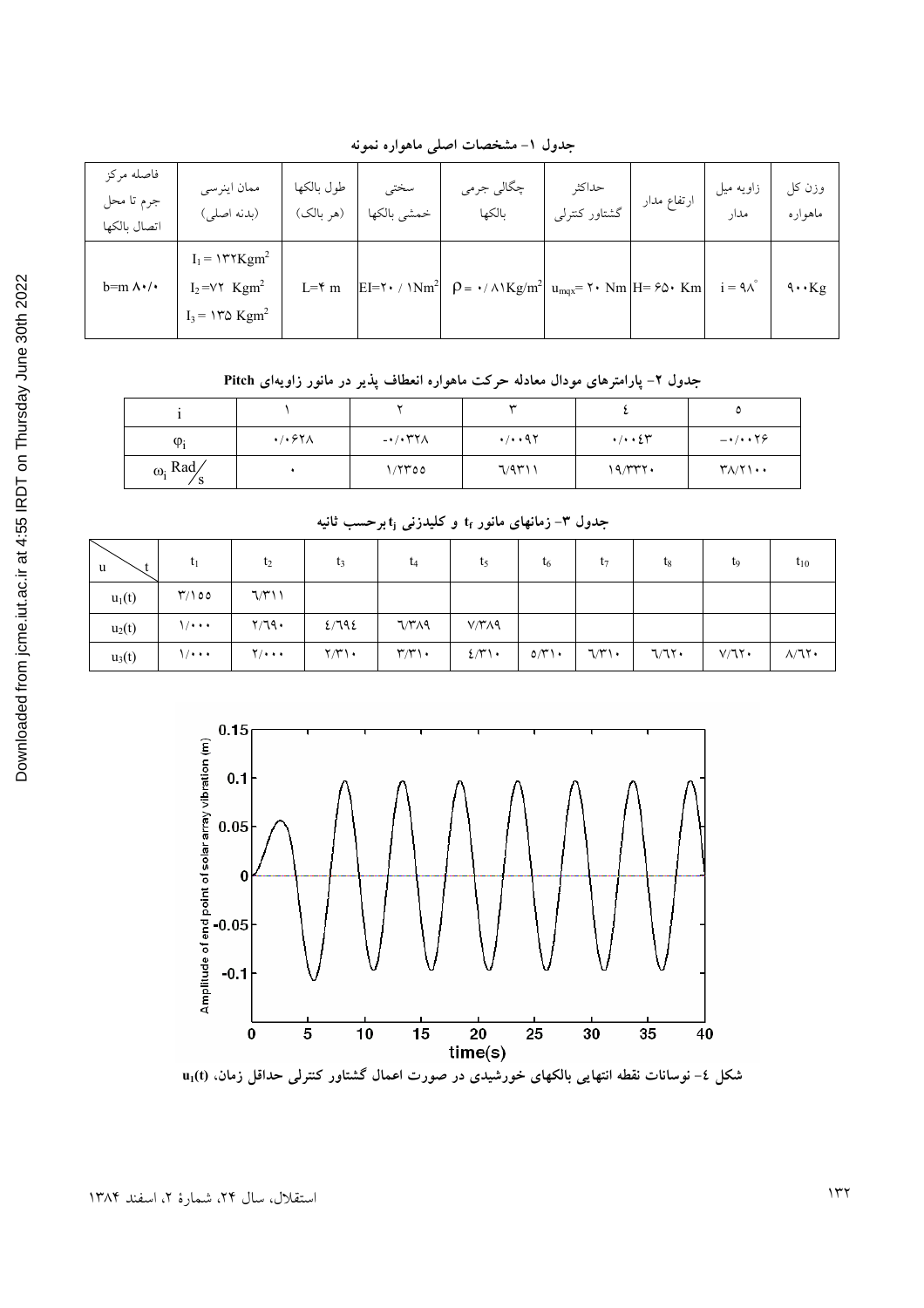



**t (d)** - مقایسهٔ وضعیت بالکهای خورشیدی ماهواره در صورت اعمال گشتاورهای  $\mathbf{u}_1(\mathbf{t})$  و  $\mathbf{u}_2(\mathbf{t})$  و  $\mathbf{u}_3(\mathbf{t})$ 

استقلال، سال ۲۴، شمارهٔ ۲، اسفند ۱۳۸۴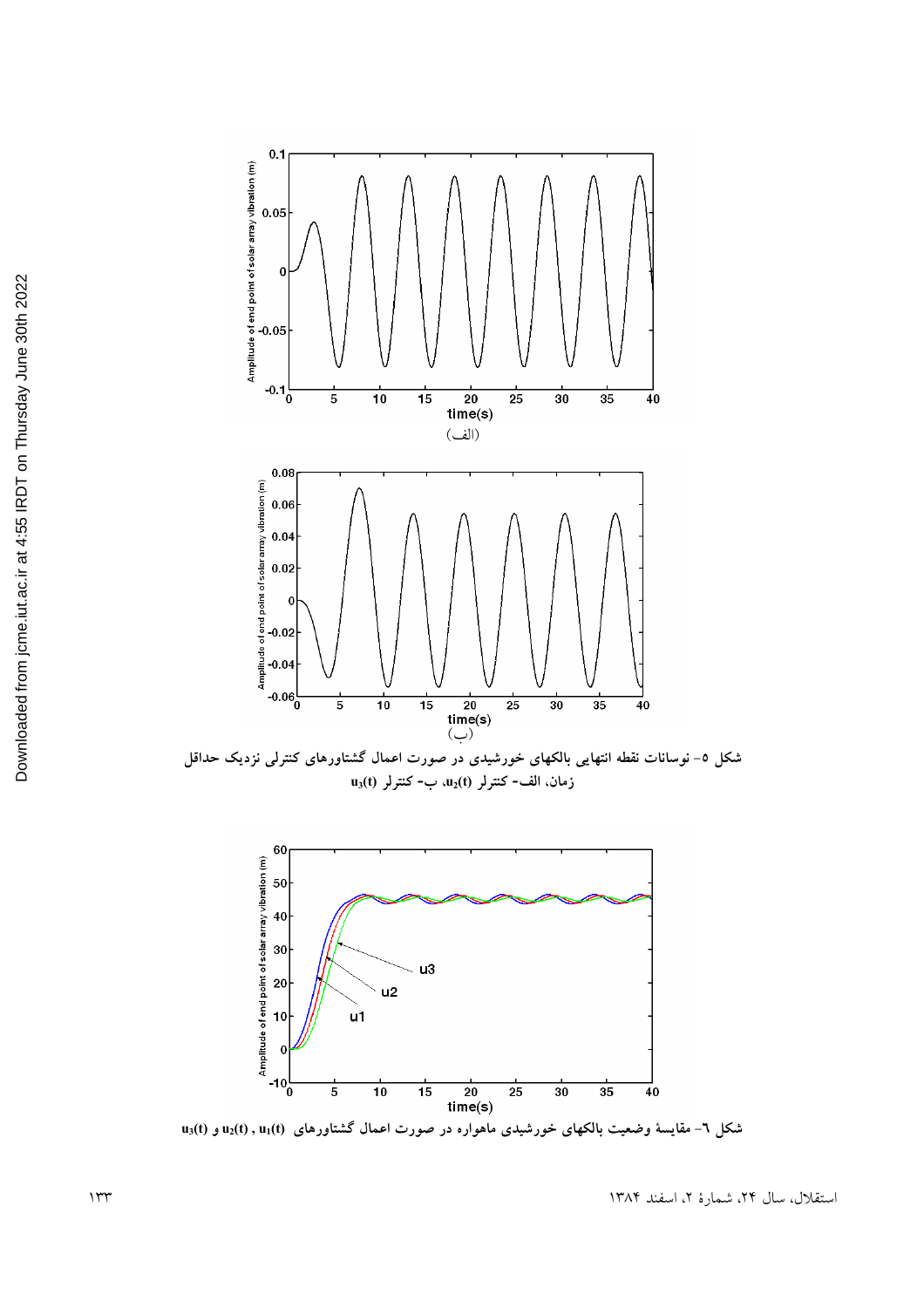نمونه، افزایش زمان نهایی مانور t<sub>f</sub> نسبت به حالت بهینهٔ زمـانی به میزان ١٧٪ و ٣٦ ٪ در قبال كاهش دامنه نوسانات بـه میـزان ۲۰٪ و ٥٥ ٪ نتیجهای است که در طراحی کنترلر نزدیک حداقل زمان با اعمال  $u_2(t)$  و  $u_3(t)$  حاصل شده است. بـهکـارگیری این توابع در واقسع بــه معنــی شــکل دادن تــابع ورودی کنترلــی است. همچنین، در این مقاله الگوریتم جدیدی برای طراحبی و محاسبه زمانهای نهـایی t<sub>f</sub> و کلیــدزنی t<sub>j</sub> ارائــه شــد. اســتفاده از روش ارائه شده باعث أساني محاسبات و عـدم لـزوم بررسـي توابع همراه حالت و تابع كليـدزني شـده اسـت. تبـديل مـسئله کنترل بهینه به مسئله حداقلسازی با توابع مقید، ضمانت لازم و کافی بودن شرایط حل مسئله را به اورده که دهاست. بررسبی مسئلهٔ شکل دهی فرمان کنترلی از ایــن بابـت کــه در عمــل نیــز نمی توان تغییرات جهشی پلهای را در میـزان نیـرو یـا گـشتاور کنترلی ایجاد کرد، حائز اهمیت بوده و واقع بینانه گشتن طراحی کنترلر بهینه را بر مینای مشخصات عملگرها پایه ریزی میکند.

کاهش ارتعاشات بالکها شده است. بر اساس شبیهسازی سیستم

آن اعمال شده است، آزمایش میکنیم. زمانهای کلیدزنی t<sub>f</sub> و j برای این حالت در ستون سوم جدول (۳) درج شدهاند. پاسخ مود اول انعطافی در شکل (٦–ب) نشان داده شده است. میزان کاهش ارتعاشات در این حالت به اندازه ۵/۳ سانتیمتر است.  $u_1(t)$  یعنی دامنه ارتعاشات تقریباً به نصف میزان آن در حالت رسیده است. در شکل (۷) وضعیت زاویهای بالکها برای هر سه حالت اعمال (u3(t) , u2(t) , u1(t) مقايسه شدهاند. همان طور كه از این شکل مشخص است، بعد از پایان مانور، وضعیت بالکها در زاويه ٤٥ درجه ثابت نبوده و در حال نوسان است، ولي  $u_3(t)$  میزان این نوسانات در صورت اعمال  $u_2(t)$  یا  $u_3(t)$  نسبت به حالت (u<sub>1</sub>(t به مراتب کمتر شدهاست.

### ۷- نتیجه گیر ی

در این مقاله، کنترل نزدیک حداقل زمـان بـرای مـاهواره بـا اجزای انعطاف پذیر در مانور زاویهای مورد بررسی قرار گرفت. اعمال قيود مــشتق اول و دوم در طراحــي كنترلــر بهينــه باعــث

- 1. low earth orbit
- 2. solar panel
- 3. flexibility
- 4. uncertainty
- 5. state equations
- 6. pontervagin
- 7. Hamiltonian

8. coupled

- 9. body fixed coordinates
- 10. orbital coordinates
- 11. kane method
- 12. virtual work
- 13. state vector
- 14. fixed-free cantilever
- واژه نامه
- 15. performance index
- 16. Eigen vector
- 17. co-state variable
- 18. switching time
- 19. lagrange multipliers

- 1. Ollero, A. Morel, G. Bernus, P. Nof S. Y., Sasiadek, J. Boverie, S. Erbe H. and Goodall, R. "Milestone Report of the Manufacturing and Instrumentation Coordinating Committee: From MEMS to Enterprise Systems," Annual Reviews in Control, Vol. 26, Issue 2, pp. 151-162, 2002.
- 2. Cyril, X. Angeles, J. and Misra, A. "Dynamics of Flexible Multibody Mechanical Systems." Transactions of the CSME, Vol. 15, No.3, pp. 235-256, 1991.
- 3. Mah, H. W. Modi, V. J. Morita, Y. and Yokota, H. "Dynamics During Slewing and Translational

Maneuvers of the Space Station Based MRMS," Journal of the Astronautical Space Sciences, Vol. 38 No. 4, pp. 557-579, 1990.

- 4. Kuang, J. L. Kim, B. J. Lee, H. W. and Sung, D. K. "The Attitude Stability Analysis of a Rigid Body with Multi-Elastic Appendages and Multi-Liquid-Filled Cavities Using The Chateau Method," Journal of the Astronautical Space Sciences, Vol. 15, No. 1, pp. 209-220, 1998.
- 5. Barbieri E., and Ozgunar, U. "A New Minimum-Time Control Law for a One- Mode Model of a Flexible Slewing Structure," IEEE Transactions on